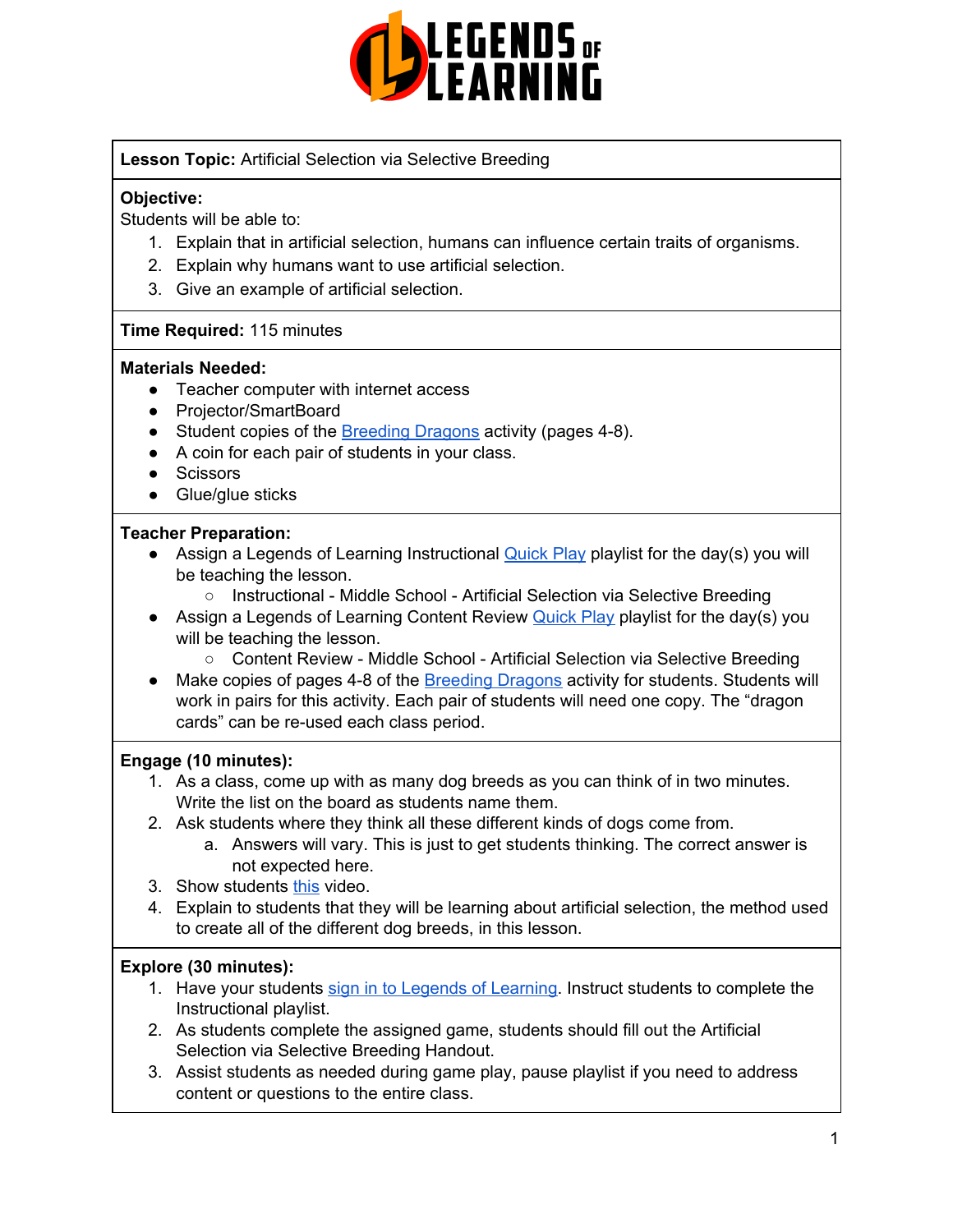

## **Explain (15 minutes):**

- 1. Review answers to the Artificial Selection via Selective Breeding Handout by writing answers on the board or using the Smartboard.
- 2. Relate student knowledge to the demonstration at the beginning of class.
	- a. How did we get so many different breeds of dogs?
		- i. Answer: artificial selection
	- b. Why do people use artificial selection?
		- i. Answer: To produce offspring that has the human's desired traits.
- 3. Explain that artificial selection, also called selective breeding, occurs when humans purposefully select particular characteristics in organisms to breed and produce their desired outcome. The outcome could be to remove certain traits, or to ensure certain traits pass on to offspring.

## **Elaborate (50 minutes):**

- 1. Tell students that they will be working with a partner to apply the concept of artificial selection to breed their own dragon!
- 2. Show students [this](https://sites.psu.edu/mythologicalcreatures/files/2015/03/dragon-1024x576.jpg) picture on your SmartBoard or other projector. As a class, discuss what traits the dragon does or does not have. Possible observations may include:
	- a. The dragon has horns
	- b. The dragon has a beard
	- c. The dragon has a hairy tail
	- d. The dragon is white
	- e. The dragon has sharp teeth
- 3. Follow the procedure for steps 4 12 described on pages 2 and 3 of [this](https://www2.ist.ac.at/fileadmin/user_upload/pdfs/EvoActivities/EvoCollectionIST_EN_Act6.pdf) activity.

## **Evaluate (10 minutes):**

- 1. Have your students sign in to Legends of [Learning](https://intercom.help/legends-of-learning/en/articles/2154920-students-joining-a-playlist). Instruct students to complete the Content Review playlist.
- 2. [Analyze](https://intercom.help/legends-of-learning/en/articles/2154918-tracking-student-progress-and-performance) student results to determine what concepts need to be a focus for reteaching.

## **Additional Lesson Strategies:**

- To use Legends for additional instruction, create a [custom](https://intercom.help/legends-of-learning/en/articles/2154910-creating-a-playlist) playlist with an [instructional](https://intercom.help/legends-of-learning/en/articles/3505828-types-of-games) [game](https://intercom.help/legends-of-learning/en/articles/3505828-types-of-games) and pre and post [assessment](https://intercom.help/legends-of-learning/en/articles/2154913-adding-assessments-to-a-playlist).
- To use Legends for a quick formative [assessment](https://intercom.help/legends-of-learning/en/articles/2154913-adding-assessments-to-a-playlist), create a 5-question assessment in a [playlist](https://intercom.help/legends-of-learning/en/articles/2154910-creating-a-playlist).
- To use Legends for a student-directed experience, create a [targeted](https://intercom.help/legends-of-learning/en/articles/3340814-targeted-freeplay) freeplay playlist.
- Encourage students to play on their own at home in Legends of Learning: [Awakening](https://intercom.help/legends-of-learning/en/articles/2425490-legends-of-learning-awakening) for a student-driven experience including avatars, battling, and quests all centered around topics they are covering in class.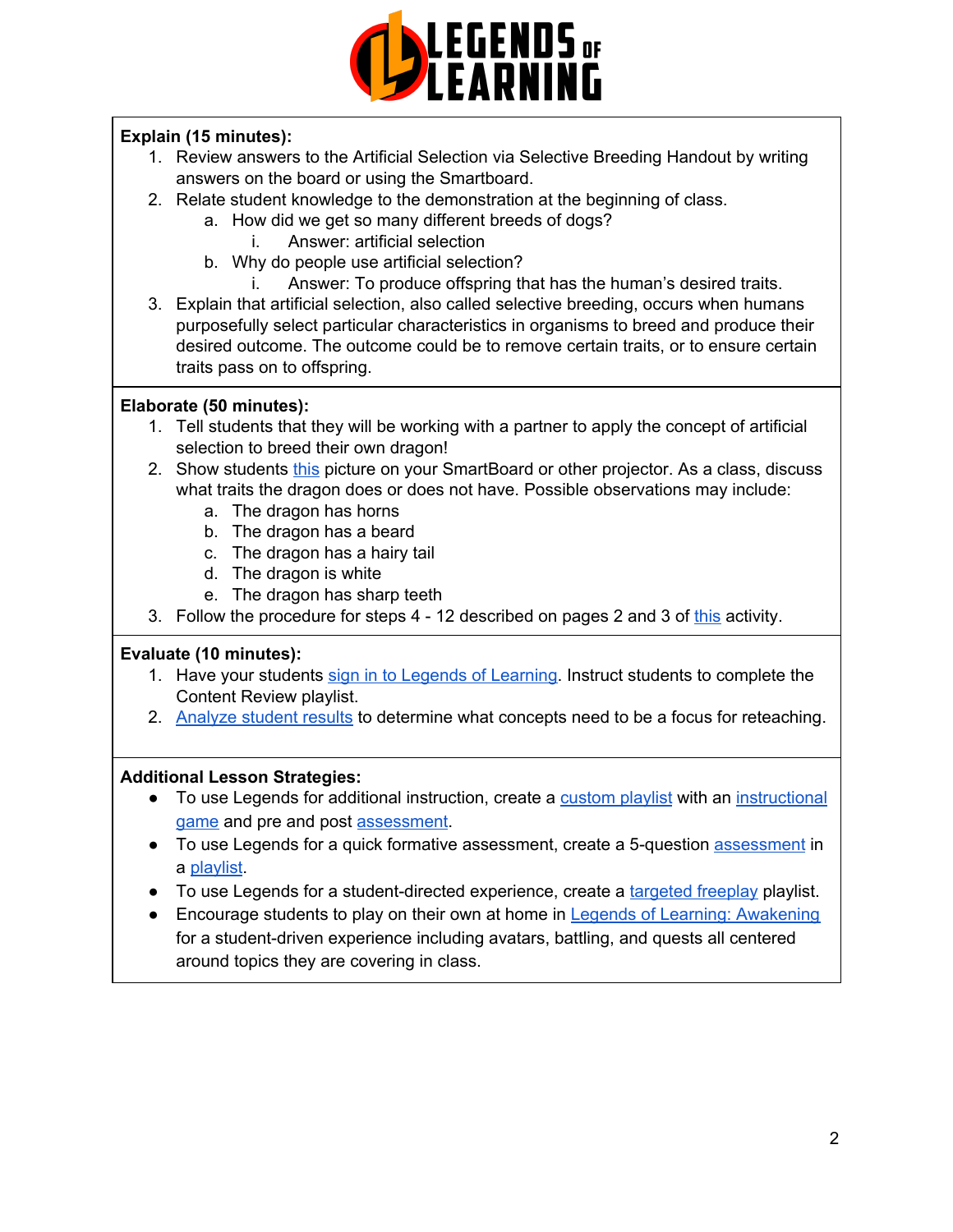

## **Artificial Selection via Selective Breeding**

- 1. What is artificial selection?
- 2. Why do humans use artificial selection?
- 3. What is a trait that farmers might want to select for when breeding cows?